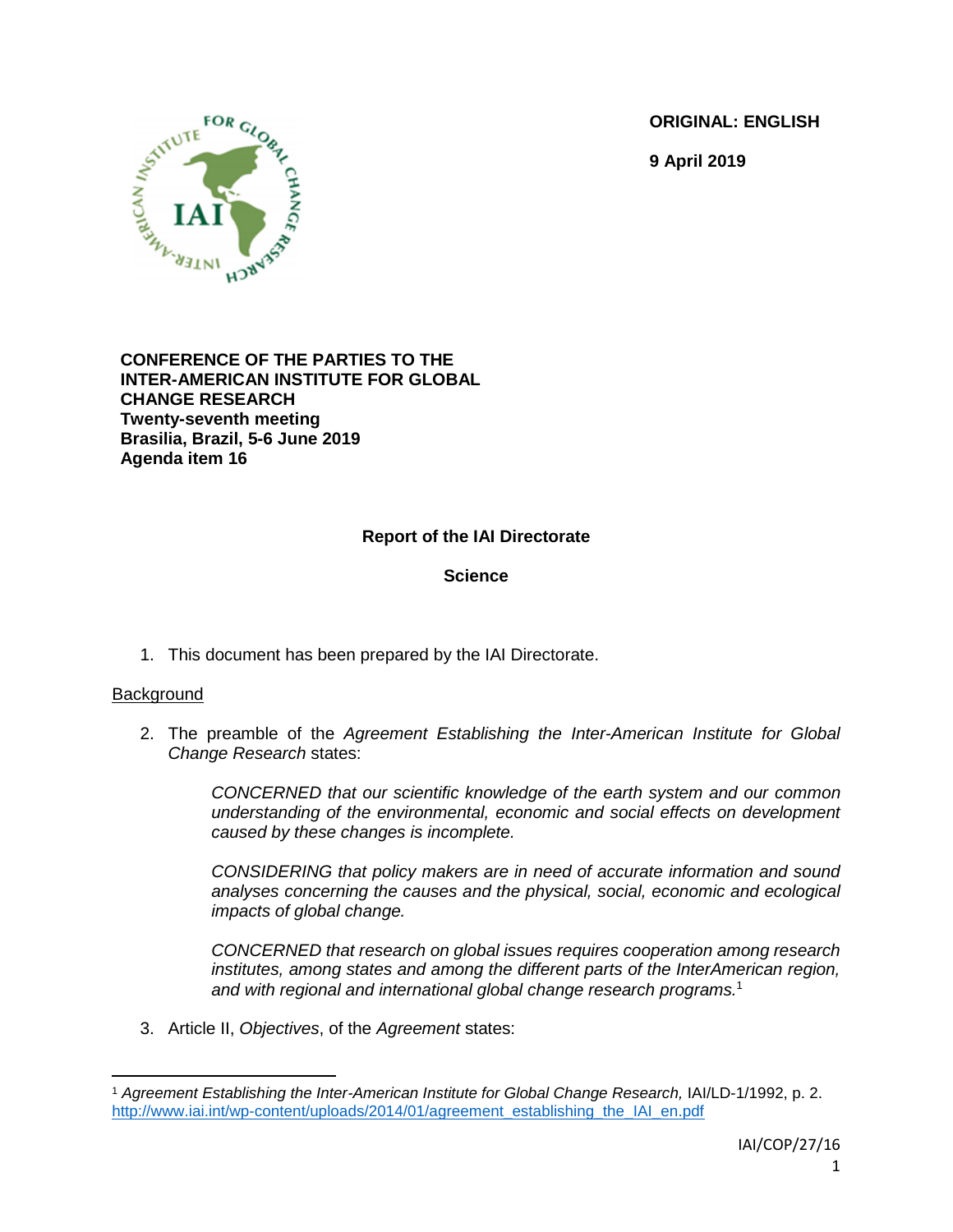*a) Promote regional cooperation for interdisciplinary research on aspects of global change related to the sciences of the earth, ocean, atmosphere, and the environment and to social sciences, with particular attention to impacts on ecosystems and biodiversity, socio-economic impacts, and technologies and economic aspects associated with the mitigation of and adaptation to global change;*

*b) Conduct or select for sponsorship scientific programs and projects on the basis of their regional relevance and scientific merit as determined by scientific review;*

*c) Pursue on a regional scale that research which cannot be pursued by any individual State or institution and dedicate itself to scientific issues of regional importance*;

*d) Improve the scientific and technical capabilities and research infrastructure of the States of the region by identifying and promoting the development of facilities for the implementation of data management and by the scientific and technical training of professionals;*

*e) Foster standardization, collection, analysis and exchange of scientific data relevant to global change;*

*f) Improve public awareness and provide scientific information to governments for the development of public policy relevant to global change;*

*g) Promote cooperation among the different research institutions of the region.* 2

4. Article III, Scientific Agenda, states:

*In pursuit of the above objectives, the Institute shall have an evolving Scientific Agenda, reflecting an appropriate balance among biogeographical areas of scientific importance; an integration of scientific, economic and sociological research; […]* <sup>3</sup>

5. The Conference of the Parties, at its 25th meeting (Bogotá, 2017) (CoP-25), adopted Decision XXV/28 – *Augmenting science communication capacities of IAI research projects:*

*The CoP directed the Directorate to find ways to enhance the capacity of IAI research projects to communicate their results to stakeholders. 4*

6. The Conference of the Parties, at its 26th meeting (Guatemala, 2018) (CoP-26), adopted Decision XXVI/21:

*The IAI Directorate is directed to develop the synthesis and dissemination activities* 

 $\overline{a}$ 

<sup>2</sup> Ibid., p. 2.

<sup>3</sup> Ibid., p. 3.

<sup>4</sup> *IAI/CoP/25/3/Approved Decisions and Actions of CoP-XXV*. June 13th-14th, 2017. Bogotá, Colombia, p. 4. See:<http://www.iai.int/pdf/en/IAI-CoP-25-3-Approved.pdf>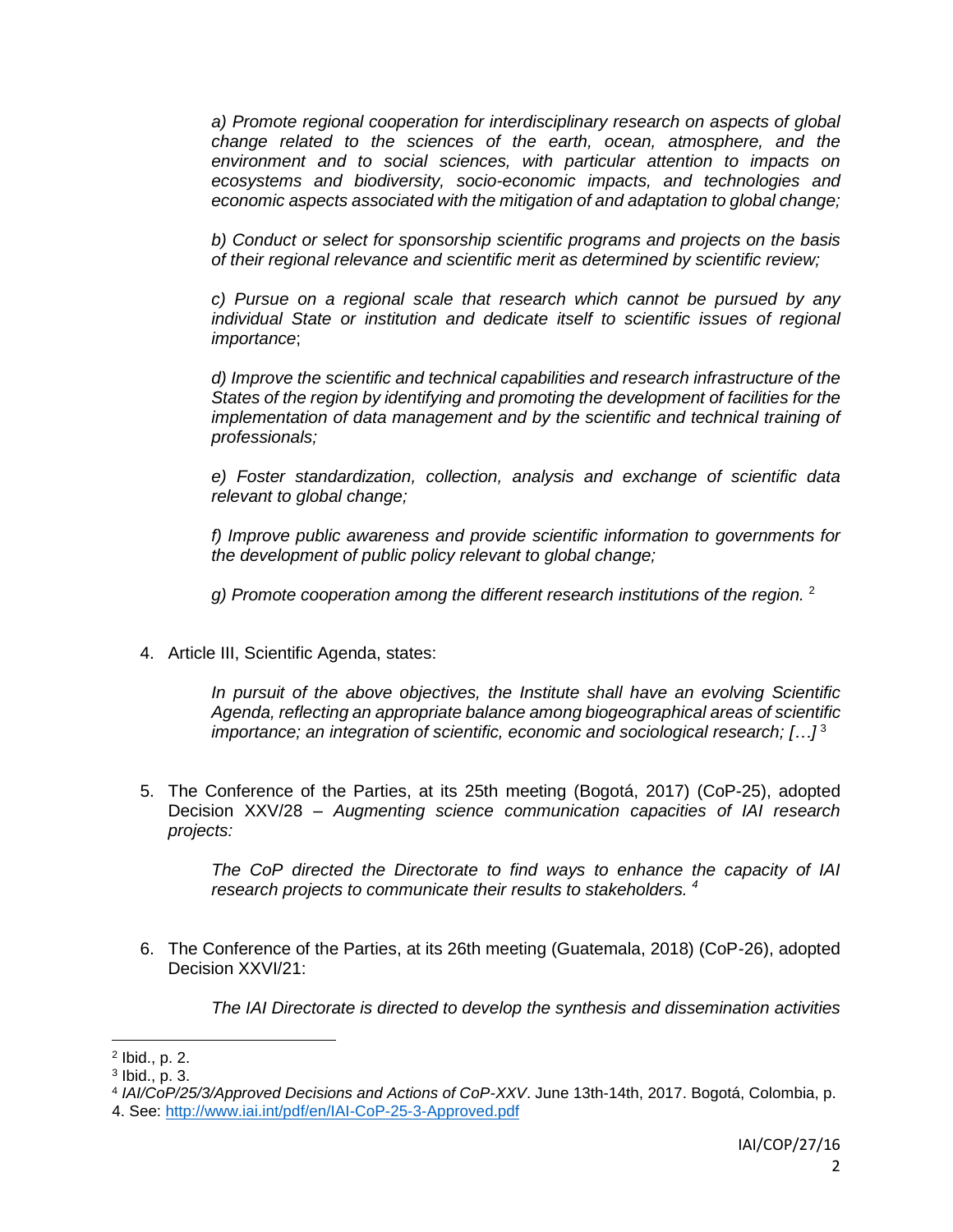*and products of the last phase of the CRN3 program, including a special issue in a peer-review journal and a catalog of science-policy experiences.*<sup>5</sup>

7. CoP-26 also adopted Decision XXV/22, which states:

*The IAI Directorate is directed to continue working jointly with the CONICET of Argentina in the CONICET-IAI research program.* <sup>6</sup>

8. Another relevant Decision adopted by CoP-26 is Decision XXVI/24, which states:

*The IAI Directorate is directed to continue working in collaboration with the* SAC/SPAC on the promotion of science by developing alliances, generating *synergies with partners and seeking funds to develop scientific programs aimed at completing the scientific knowledge needed to respond to the challenges of global change, in the context of international environmental frameworks such as the SDGs, among others.* <sup>7</sup>

9. Finally, Decision XXVI/45 on *Open Data Policy and Principles* adopted by CoP-26 states:

*The IAI Directorate is directed to use the IAI Open data policy and principles to provide open access, as appropriate, to data and information generated by IAI funded research.* <sup>8</sup>

10. This document summarizes activities undertaken during the intersessional period in support of these recommendations and Decisions.

# Third Collaborative Research Network Program

11. The Collaborative Research Network (CRN) program underpins the scientific activities of the IAI. It focuses on transdisciplinary approaches to science coupled with strong stakeholder and Party participation. Each project under the CRN, must include at minimum three research institutions located in four different IAI Parties thereby ensuring subregional or regional representation, continued growth of the IAI scientific networks and enhancement of national capacities through the exchange of knowledge and experience. It also offers innovative capacity building activities and workshops where CRN investigators are required to reflect on the results of their research to assist in the development of public policy.

<sup>5</sup> *Decisions of the 26th Meeting of the Conference of the Parties to the Inter-American Institute for Global Change Research*. Antigua, Guatemala, 20-21 June 2018, p. 4. See: [http://www.iai.int/pdf/en/cop-26-dec](http://www.iai.int/pdf/en/cop-26-dec-e.pdf)[e.pdf](http://www.iai.int/pdf/en/cop-26-dec-e.pdf)

<sup>6</sup> Ibid.

<sup>7</sup> Ibid.

<sup>8</sup> Ibid., p. 8.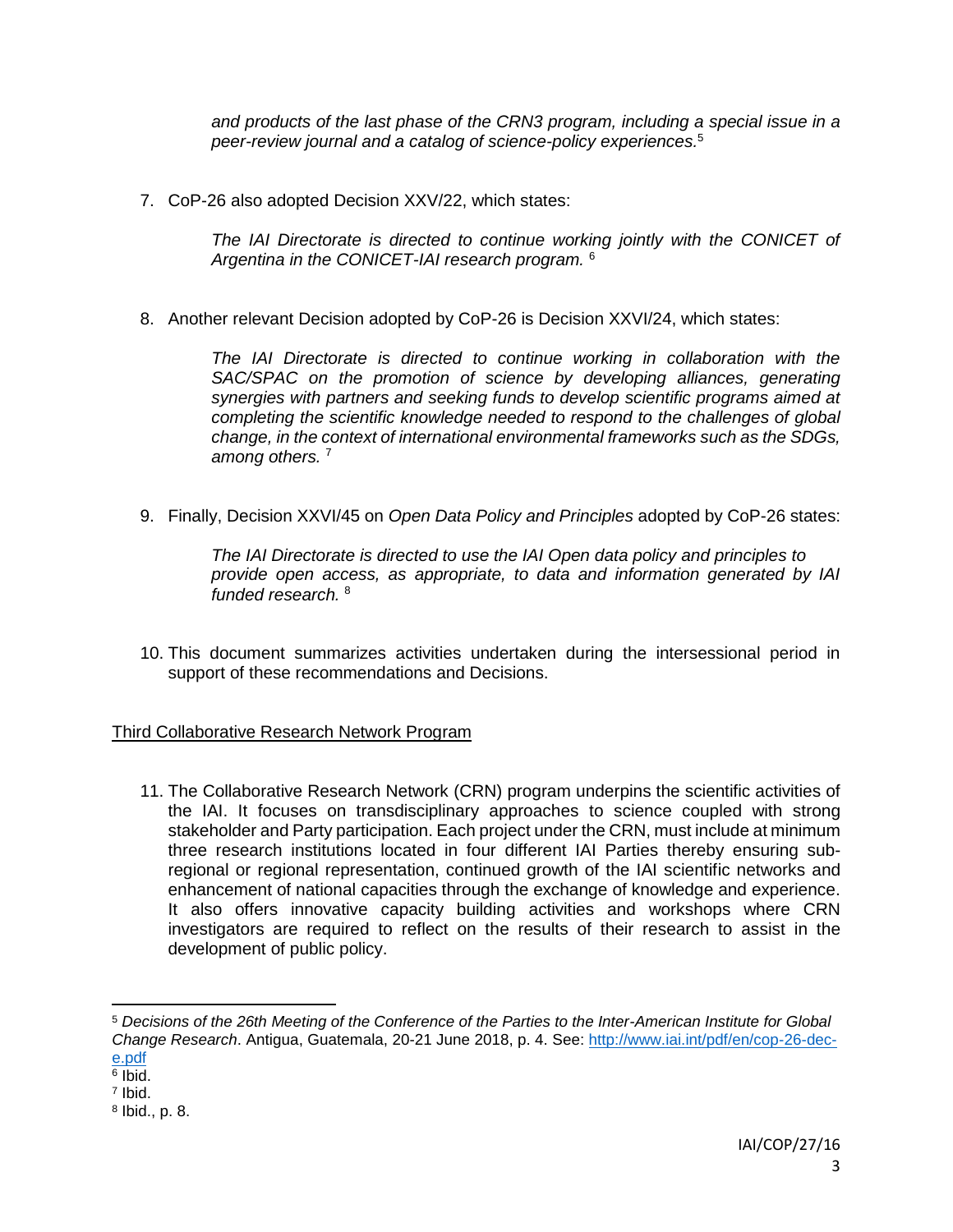- 12. Three rounds of CRN programs have been implemented to date resulting providing policy makers in the Americas with invaluable data and information necessary for the development of effective public policy. The programs have also impacted on the enhancement of national capacities in a regional context. Under this program, the Americas benefit from a mature, collaborative and innovative network of peers that policy makers and their communities can reach out to for information, scientific support and advice.
- 13. The CRN3 (NSF Award 128040) resulted in collaboration among ninety research institutes and other institutions across fifteen of the IAI's nineteen Parties. Seventeen projects, developed by teams from no less than four IAI Parties, covered different biogeographical areas of scientific importance throughout the InterAmerican region, addressing regionally relevant scientific issues which couldn't have been pursued by any individual Party or institution (see Table 1 below).

| CRN3 | <b>Title</b>                                             | <b>Countries</b>   | <b>Budget</b><br><b>USD</b> |
|------|----------------------------------------------------------|--------------------|-----------------------------|
| 3005 | "Nitrogen Cycling in Latin America: Drivers, Impacts     | Brazil, Argentina, | 996,100                     |
|      | and vulnerabilities". PI: Jean Pierre Ometto, Instituto  | Bolivia, Chile,    |                             |
|      | Nacional de Pesquisas Espaciais, INPE.                   | Mexico, USA,       |                             |
|      | jeanometto@inpe.br                                       | Venezuela          |                             |
| 3025 | "Tropi-Dry II: Enhancing knowledge exchange for          | Canada, Brazil,    | 882,500                     |
|      | conservation and management of tropical dry forests in   | Costa Rica,        |                             |
|      | the Americas". PI: Arturo Sanchez-Azofeifa, University   | Mexico             |                             |
|      | of Alberta. arturo.sanchez@ualberta.ca                   |                    |                             |
| 3035 | "Towards usable climate science - Informing              | Argentina, Brazil, | 765,499                     |
|      | sustainable decisions and provision of climate services  | Paraguay, USA      |                             |
|      | to the agriculture and water sectors of southeastern     |                    |                             |
|      | South America". PI: Cecilia Hidalgo, Universidad de      |                    |                             |
|      | Buenos Aires. cecil.hidalgo@gmail.com                    |                    |                             |
| 3036 | "LUCIA" - Land use, climate and infections in Western    | Brazil, Ecuador,   | 906,500                     |
|      | Amazonia". Alisson Barbieri, UFMG/CEDEPLAR.              | Peru, USA          |                             |
|      | uconfalonieri@gmail.com                                  |                    |                             |
| 3038 | "Sensing the America's Freshwater Ecosystem Risk         | Argentina,         | 902,100                     |
|      | (SAFER) from climate change". PI: Gerardo M E            | Canada, Chile,     |                             |
|      | Perillo, Instituto Argentino de Oceanografía             | Colombia,          |                             |
|      | (CONICET-UNS). gmeperillo@criba.edu.ar                   | Uruguay, USA       |                             |
| 3056 | "Innovative Science and Influential Policy Dialogues for | Chile, Argen-tina, | 800,000                     |
|      | Water Security in the Arid Americas". PI: Christopher    | Brazil, Mexico,    |                             |
|      | Scott, U. of Arizona cascott@email.arizona.edu           | <b>USA</b>         |                             |
| 3070 | "Variability of Ocean Ecosystems around South            | Argentina, Brazil, | 869,362                     |
|      | America (VOCES)". Pl: Alberto Piola, Servicio de         | Chile, Peru,       |                             |
|      | Hidrografía Naval. apiola@hidro.gov.ar                   | Uruguay, USA       |                             |
| 3076 | "Effects of Anthropogenic Habitat Perturbation on        | USA, Bolivia,      | 884,870                     |
|      | Rodent Population Dynamics and Risk of Rodent-Borne      | Peru, Paraguay     |                             |
|      | Diseases". Pl: Daniel Bausch (PI), Tulane University.    |                    |                             |
|      | dbausch@tulane.edu                                       |                    |                             |
| 3094 | "Assessment of marine ecosystem services at the          | Brazil, Argentina, | 699,979                     |
|      | Latin-American Antares time-series network". PI: Milton  | Colombia, Chile,   |                             |

# Table 1: CRN3 Research Projects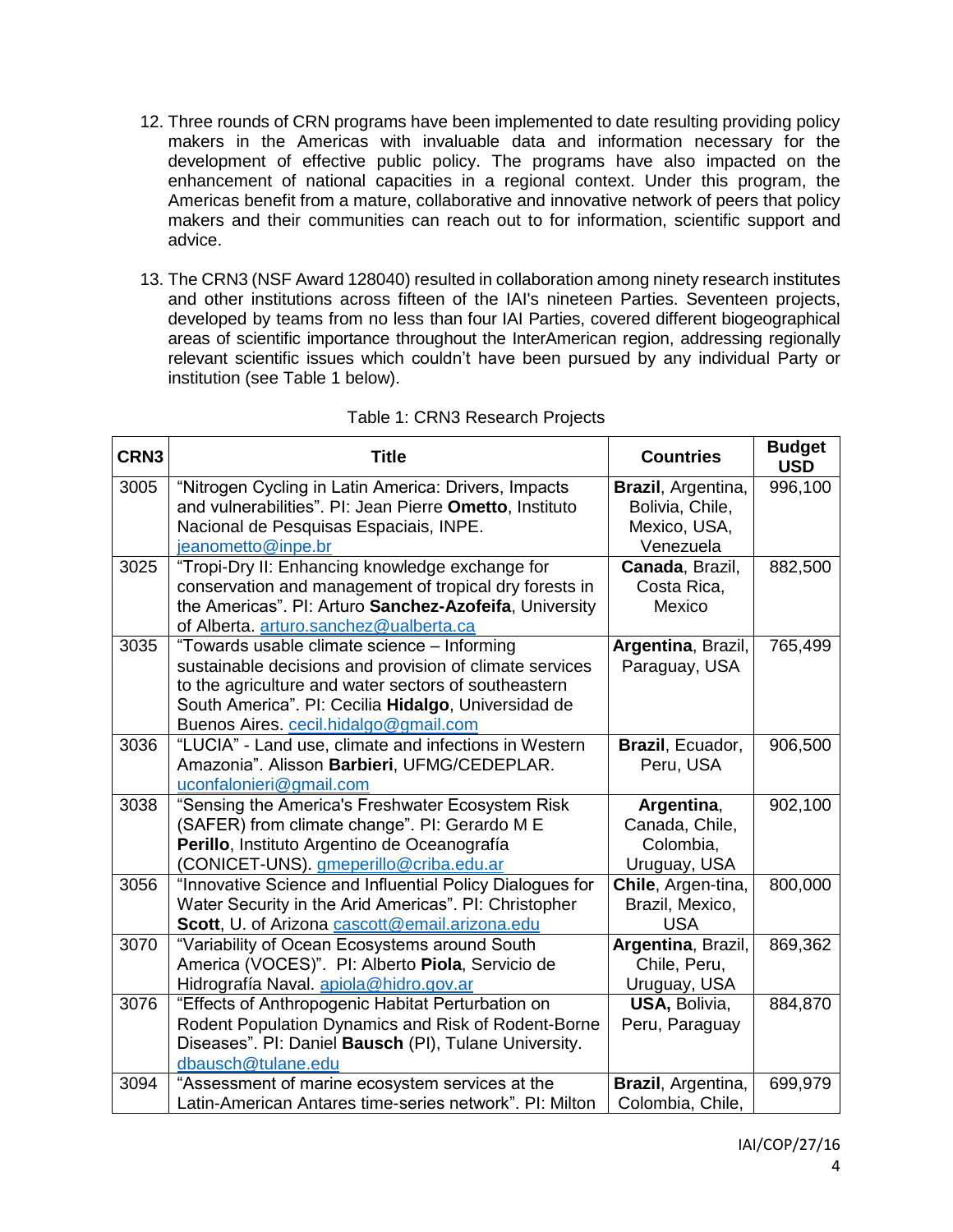|      | Kampel, Instituto Nacional de pesquisas Espaciais<br>(INPE), Brazil. milton@dsr.inpe.br                                                                                                | Mexico, Peru,<br>USA, Venezuela      |         |
|------|----------------------------------------------------------------------------------------------------------------------------------------------------------------------------------------|--------------------------------------|---------|
| 3095 | "Bridging Ecosystem Services and Territorial Planning<br>(BEST-P)". PI: José M. Paruelo. LART-IFEVA.<br>Facultad de Agronomía and CONICET, B. Aires,<br>Argentina. paruelo@agro.uba.ar | Argentina, Chile,<br>Mexico, Uruguay | 698,995 |

- 14. In addition to IAI funds, the total additional funding leveraged by CRN3 projects during year 6 is US\$ \$15.36 million.
- 15. All CRN3 research projects completed their research activities by December 2018. The CRN3 program reached the no-cost extension final year, with the termination date of 28 February 2020.
- 16. The science developed in these projects allowed the improvement of the scientific and technical capabilities and research infrastructure of the region. CRN3 involved seventeen Principal Investigators (PIs) and 103 Co-Principal Investigators working in ninety institutions, from Canada to Argentina and Chile. A new generation of scientists gained first-hand experience working in transdisdisciplinary teams and co-designing with stakeholders, as 42% (50) of the 120 PIs were early career researchers<sup>9</sup>. One third (29%) of the PIs were female, four of them in leading roles. Over the duration of the CRN3 program, 1,060 students received scientific and technical training, 111 of them benefiting from IAI funded scholarships. Scientific and technical capabilities and research infrastructure were also improved by the implementation of new data management procedures (see below paragraph 23 and 26f).
- 17. The results obtained by the CRN3 projects show increasing integration of scientific, economic and sociological research, and confirm the trend towards the increased use of interdisciplinarity and transdisciplinarity approaches to scientific research, and the growing use of the IAI's expertise in the provision of scientific information to enhance policy making and reach better informed decisions.
- 18. CRN3 results have been disseminated to various communities of interest through several channels: <sup>10</sup>
	- Project briefs;

 $\overline{a}$ 

- Outreach activities developed jointly with the IAI's communications-media partner Pvblic Foundation;
- Promotion of CRN3 work at global and international fora and activities under multilateral environmental agreements;
- Interaction among CRN3 researchers and local stakeholders, policy makers, practitioners, and other decision-makers involved in CRN3 projects, that resulted in dissemination of scientific results to non-scientific audiences;
- Public awareness was improved by involvement of CRN3 researchers in media dissemination: press notes, interviews and documentaries broadcasted in TV, radio, written press, social media, and cinema.
- The IAI Directorate, in consultation with SAC and SPAC members, is working on a peerreviewed journal special issue compiling in the results of CRN3 projects with special

<sup>&</sup>lt;sup>9</sup> The definition of early career used is within ten years of earning a doctorate.

<sup>10</sup> See *Global Outreach and Cooperation Report* to the CoP 27 on IAI/COP/27/18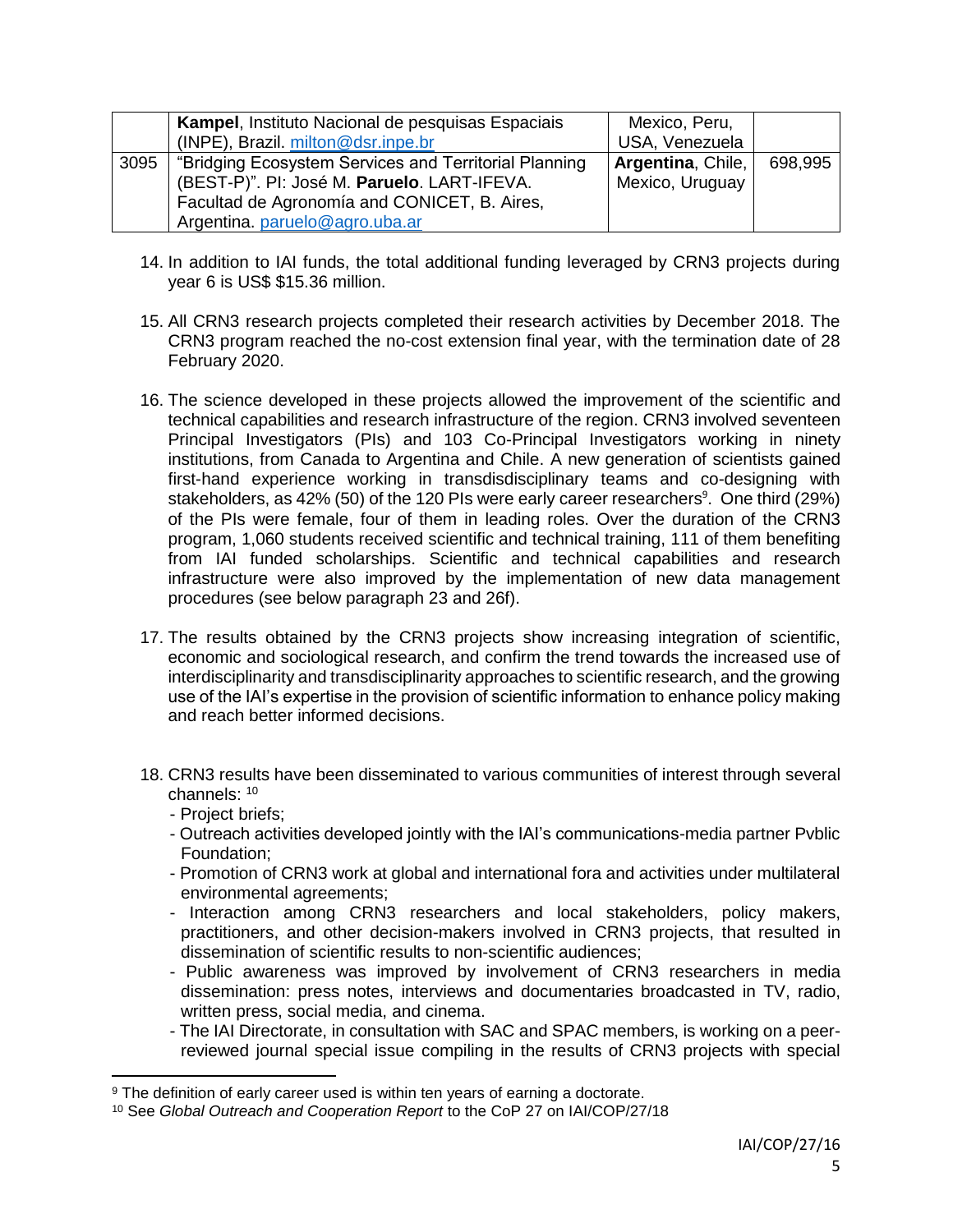relevancy to current regional issues (see document IAI/COP/27/20b on a Special issue on the IAI in a peer reviewed journal);

- Dissemination of a series of IAI interviews with CRN3 researchers.<sup>11</sup>
- 19. Starting in April 2019 and during the upcoming 2019-2020 intersessional period, the IAI Directorate will focus on cross-project synthesis products that may be of relevancy to policy makers. In consultation with SAC and SPAC members, Principal Investigators are currently scheduling and planning workshops where two or more CRN3 projects will develop synthesis publications, project briefs, and other outreach material. The themes that are currently being developed are food security, water security, ocean health, and human health. Investigators will integrate findings across projects to address key information gaps in the region related to the above-listed themes. Products from the synthesis work will be focused on providing information to assist in the development of public policy on the environment, human health, and social-ecological systems.<sup>12</sup>
- 20. During the 2019-2020 intersessional period, the CRN3 program will support the SGP-HW (NSF Award number 1645887) projects that were selected for funding (see below starting at paragraph 21). The use of remaining CRN3 funds to supplement the SGP-HW program was specified in the text of the proposal approved by NSF in 2017.

National Scientific and Technical Research Council – IAI Research Program

21. Within the framework of an agreement signed between National Scientific and Technical Research Council (CONICET) of Argentina and the IAI Directorate, CONICET provides matching funds to Argentina's CRN3 project teams for four years, starting in 2014. Seven four-year workplan proposals were approved to complement ongoing CNR3 research activities (see Table 2 below):

| <b>CRN</b> | <b>CONICET-CNR3 Title</b>                                                                                                                                                                                                                                                                                   | <b>CRN3 IAI</b><br>funds for<br>Argentinean<br><b>Teams</b><br><b>USD</b> | <b>CONICET</b><br>funds for<br><b>CONICET</b><br>-IAI<br>projects<br><b>USD</b> |
|------------|-------------------------------------------------------------------------------------------------------------------------------------------------------------------------------------------------------------------------------------------------------------------------------------------------------------|---------------------------------------------------------------------------|---------------------------------------------------------------------------------|
| 3005       | "Network capacity building in the Americas: theoretical and<br>practical applications of human impact on N cycling in<br>Argentina". PI: A. Austin. Instituto de Investigaciones<br>Fisiológicas y Ecológicas vinculadas a la Agricultura (IFEVA).<br>austin@ifeva.edu.ar                                   | 129.441                                                                   | 20.000                                                                          |
| 3094       | "Evaluación del sistema de los carbonatos en el contexto de<br>la acidificación oceánica en la serie de tiempo EPEA (Mar<br>Argentino)". Pl: V. Lutz. Instituto Nacional de Investigación y<br>Desarrollo Pesquero (INIDEP) Instituto de Investigaciones<br>Marinas y Costeras (IIMYC). vlutz@inidep.edu.ar | 180.100                                                                   | 20,000                                                                          |
| 3056       | "Articulación inter-redes para la producción de conocimiento                                                                                                                                                                                                                                                | 108.000                                                                   | 20,000                                                                          |

|  | Table 2: List of CONICET-IAI Research Projects |  |
|--|------------------------------------------------|--|
|  |                                                |  |

<sup>11</sup> Available at<http://www.iai.int/en/interviews>

<sup>12</sup> See Notification 2018/021 from 19/10/2018 *Decision XXVI/21: Synthesis and dissemination of CRN3 results* at<http://www.iai.int/admin/site/sites/default/files/notificaciones/nt-2018-021-en.pdf>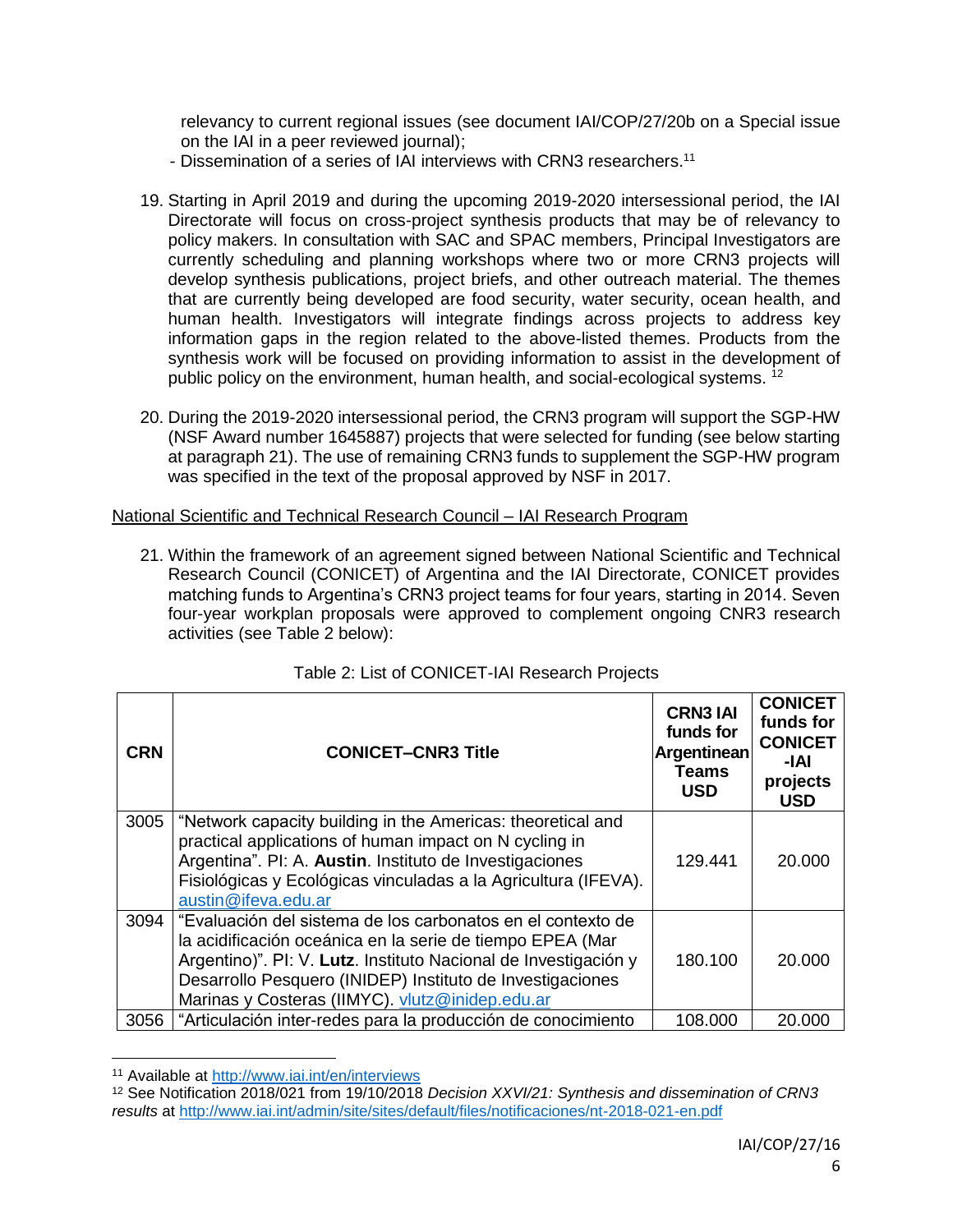|      | estratégico. Transponiendo las fronteras del Cambio<br>Ambiental Global desde las ciencias sociales". PI: P.<br>Mussetta y F. Martin. Instituto de Ciencias Humanas,<br>Sociales y Ambientales (INCIHUSA). pcmussetta@gmail.com<br>and fdmartingarcia@gmail.com          |         |        |
|------|--------------------------------------------------------------------------------------------------------------------------------------------------------------------------------------------------------------------------------------------------------------------------|---------|--------|
| 3038 | "Influencias climáticas y antrópicas en los lagos de la cuenca<br>del río Senguer: hacia soluciones consensuadas con los<br>actores sociales y toma-dores de decisión". Pl: G. Perillo.<br>Inst. Argentino de Oceanografía (IADO).<br>gmeperillo@criba.edu.ar            | 309.468 | 40.000 |
| 3070 | "The relative ecosystem service of frontal areas in the South<br>West Atlantic Large Marine Ecosystem". PI: A. Piola. Servicio<br>de Hidrografía Naval (SHN) e Instituto Franco-Argentino<br>sobre Estudios de Clima y sus Impactos (UMI IFAECI).<br>apiola@hidro.gov.ar | 312.962 | 40.000 |
| 3035 | "Elaboración de índices de excesos/déficits hídricos<br>orientados a la actividad agropecuaria, basados en la<br>humedad del suelo". Pl: C. Saulo. Centro de Investigaciones<br>del Mar y de la Atmósfera (CIMA). saulo@cima.fcen.uba.ar                                 | 279.032 | 20,000 |
| 3095 | "Tipos funcionales de socio-ecosistemas: una alternativa<br>para la zonificación del territorio en procesos de planificación<br>y ordenamiento". PI: J.M. Paruelo. LART-IFEVA. Facultad de<br>Agronomía and CONICET. paruelo@agro.uba.ar                                 | 475.045 | 40.000 |

22. The first year of research activities was funded by CONICET in 2014; however, activities slowed and then stopped after one year due to lack of financing. CONICET-CRN3 projects resumed their activities in 2018, when CONICET made a second installment of funding allowing for a second year of research. CONICET has transferred funds for a third year of research to the IAI, which will be made available to the investigators as soon as the CONICET-IAI Year 2 reports are received and approved by the IAI Directorate.

#### Small Grant Program *The role of ecosystem services in adaptation to global change for human wellbeing* (SGP-HW)

- 23. Lessons learned in CRN3 led to an innovative small grants program design. In the SGP-HW (NSF Award 1645887), a call for proposals looked for projects with interdisciplinarity, transdisciplinarity, team building, networking and co-design with stakeholders' components. Researchers were assisted by an IAI Directorate-designed hands-on capacity building module, as part of the selection process, between the call for preproposals and the call for full proposals, intending to coach researchers on transdisciplinary research methods and improving proposals.
- 24. During the current intersessional period, the proposal writing workshop was developed (including a specific module on Data management); the proposals to be financed were selected; and the administrative procedures with grantees and sub-grantees leading to the signing of the grant agreements are ongoing at the time of writing this document.
- 25. On July 2018, ten proposals were selected to move from the pre-proposal to full-proposal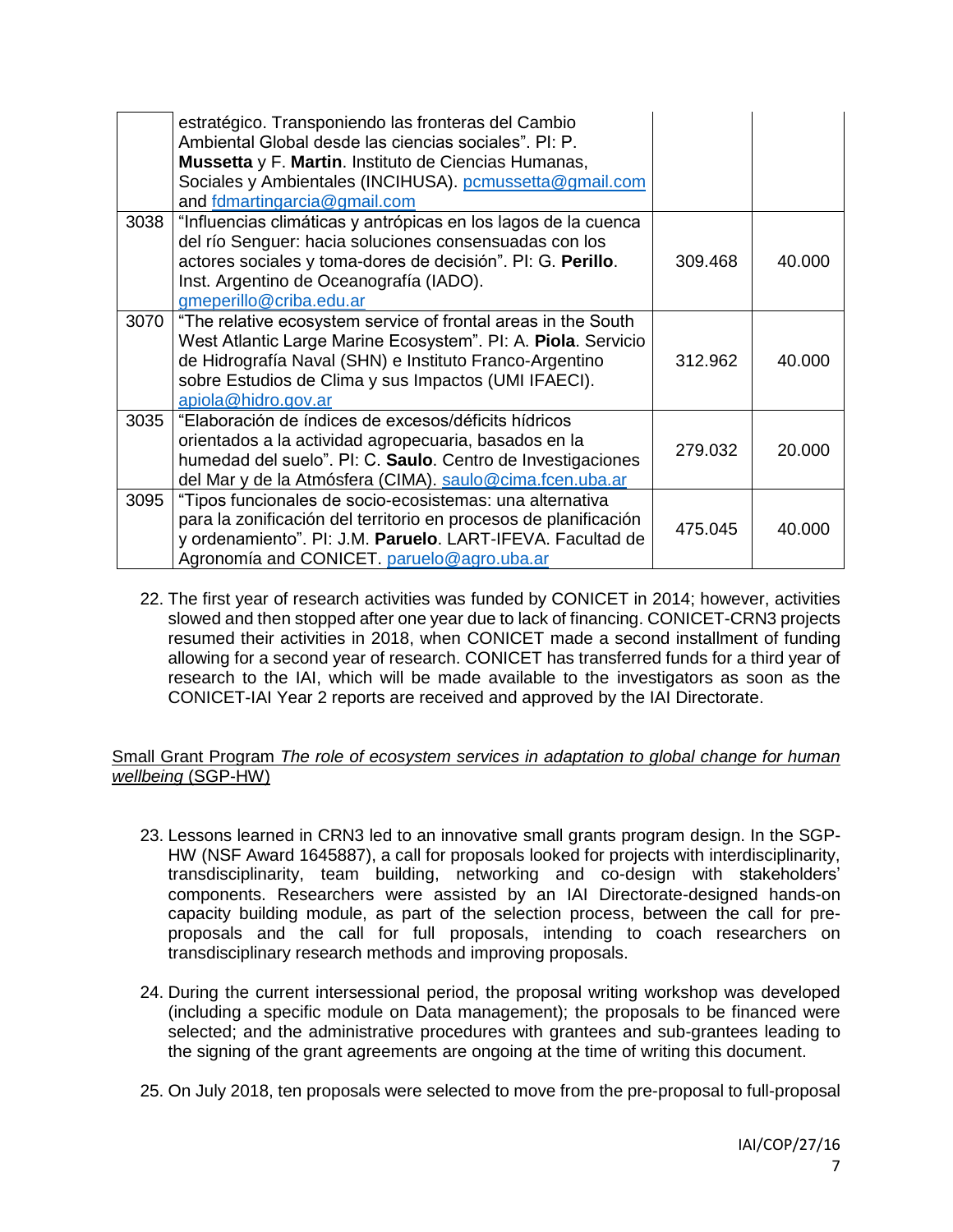phase. The proposal writing workshop was organized in two four-day sessions: August 27-30 (four teams) and September 10-13 (six teams). It was well attended by 104 researchers and policy-makers/stakeholders from the ten pre-selected teams, involving 14 countries across 14 time zones<sup>13</sup>. In addition to the participants, 10 keynote speakers, 2 facilitators, 2 technical support and some SAC/SPAC members supported the course. The workshop combined remote and face-to-face interaction using *Zoom*<sup>14</sup> as technical platform. This virtual meeting system provided participants the ability to meet together as a large group as well as break-out rooms for individual team work. The workshop was conducted in English and Spanish, and supported by the use of the IAI web site. The incremental cost<sup>15</sup> of the workshop added to USD 1,500.

- 26. Project selection.<sup>16</sup> Following the recommendations of the final interdisciplinary panel that met in December 2018, the ten full proposals were placed into the following categories: (a) Should be funded (four projects); (b) Could be funded provided availability of financial resources (three projects); (c) Will not be funded from existing funds but the IAI Directorate will offer to work with Principal Investigators to secure alternate funding (three projects). Titles of the projects, Principal Investigators, Co-Principal Investigators and countries involved in each category are presented in Annex 1 to this document.
- 27. In April 2019, the directorate allocated funds to finance two additional projects from category (b), adding to a total of six SGP-HW projects to be financed as part of the SGP-HW program (see Annex 1).

28. Significant results of the SGP-HW implementation during this period include:

a) Broad outreach to the global change community of the Americas

A broad call for pre-proposals was made, which convened 91 international collaborative networks that submitted pre-proposals.

b) Alignment with IAI values and objectives

The legitimacy of the SGP-HW selection process was enhanced, using selection criteria that considered both scientific excellence and societal relevance: theme and intellectual merit; societal relevance; expected impact; project scope; goals and objectives; work plan and methodology; collaboration and networking; team building and capacities; transdiciplinary approach; monitoring and evaluation plan; communications plan; capacity building plan; data management plan; budget and co-funding offered.

c) Greater stakeholder involvement

 $\overline{a}$ 

High levels of stakeholder participation is evidenced by: (i) the high proportion of stakeholders among the workshop participants (35%); (ii) full participation of stakeholders in the workshop activities; and (iii) stronger roles of stakeholders and partner associations in the proposals received. Increased stakeholder involvement enhances the probability of greater

<sup>&</sup>lt;sup>13</sup> Some participants were temporarily outside of the Americas.

<sup>14</sup> *Zoom* is a provider of remote conferencing services using cloud computing. The workshop used the regular IAI Directorate Zoom account.

<sup>15</sup> Incremental cost calculated as the difference in total costs for the IAI Directorate as the result of the development of this specific activity. The USD 1,500 were spent in local and domestic travel of participants for allowing in-person work within proponent teams.

<sup>16</sup> See Notification 2018/026 from 26/12/2018 *Implementation of the Small Grant Program* at: [http://www.iai.int/admin/site/sites/default/files/notificaciones/nt-2018-026.En\\_.pdf](http://www.iai.int/admin/site/sites/default/files/notificaciones/nt-2018-026.En_.pdf)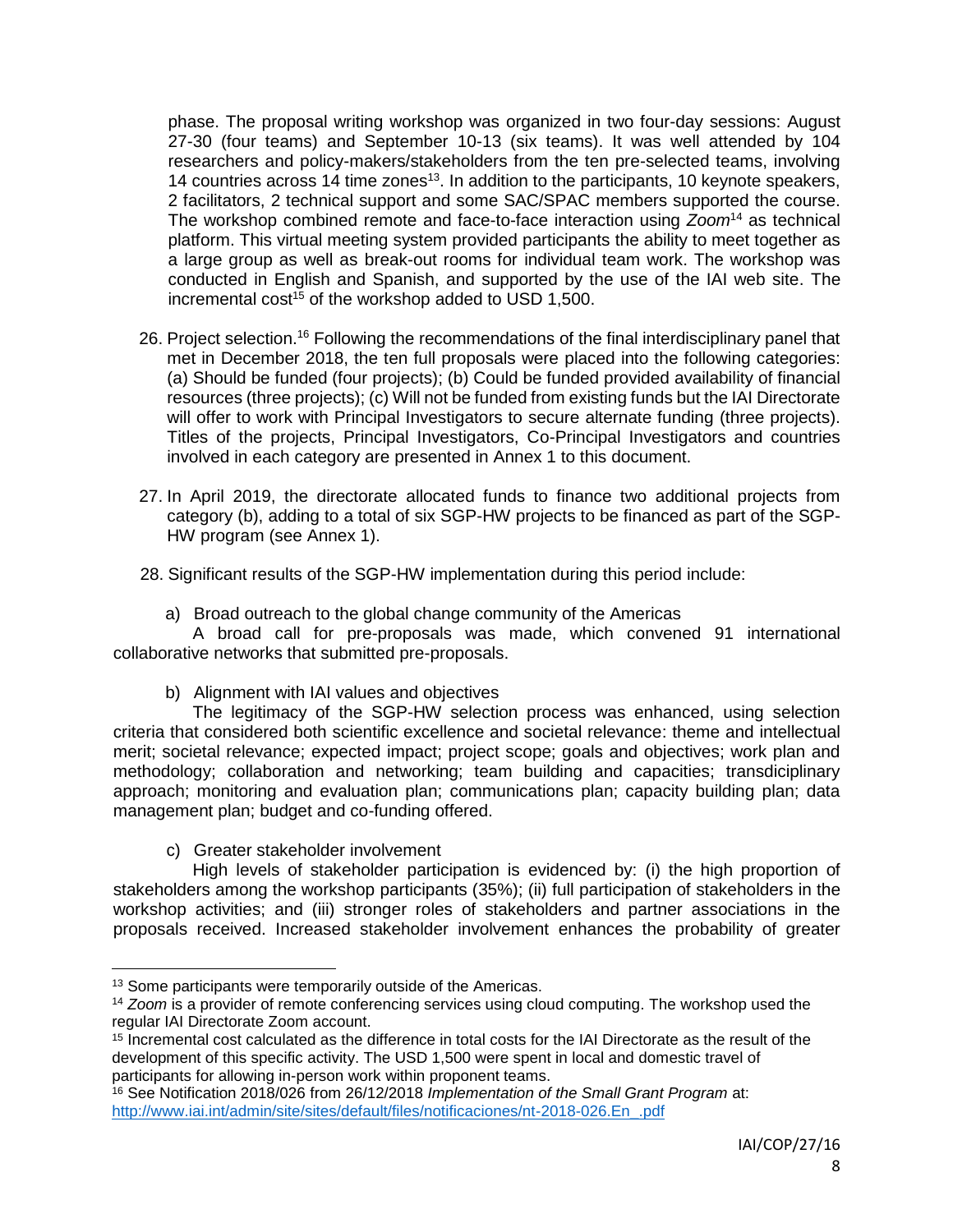impact of the projects in the development of public policy.

d) Transdisciplinary capacity building impact

The scientific and technical capabilities of the Parties were increased by the participation of 104 scientists and stakeholders in the co-design and proposal writing workshop. The workshop was very well received by the participants, despite their heterogeneity (academic/non-academic, different disciplines, indigenous communities, twelve countries, three languages). An anonymous survey<sup>17</sup> showed that participants broadly acknowledged the benefits of the workshop (see participants' evaluation of the proposal writing workshop in Annex 2 to this document). Full proposals were improved from pre-proposals and better addressed the requirements of the call. Improvements included better articulated scientific interest and policy relevance; more concise identification of tangible benefits and societal impacts; more specific and measurable objectives, and thus more likely to be achieved in the proposed timeframe; and better-defined stakeholder roles in the workplans which adds plausibility to the transdiciplinary approaches proposed.

# e) Transparent proposal selection

A merit review process ensured that SGP-HW pre-proposals and proposals received were reviewed in a fair, competitive, transparent, and in-depth manner that involved members of the IAI Scientific Advisory Committee (SAC)<sup>18</sup>, the Science-Policy Advisory Committee (SPAC), 47 renowned researchers in various fields of study of global change, and staff of the Directorate. Care was taken to ensure project selection members did not have conflict of interest with the SGP-HW program.

f) Alignment and contribution to the implementation of the IAI Open Data Policy

The SGP-HW program contributes to the implementation of the IAI's Open Data Policy and Principles adopted by Decision XXVI/45 of the Conference of the Parties in its twenty-sixth meeting (Antigua, Guatemala, 2018), which directs the IAI directorate to use the IAI Open data policy and principles to provide open access, as appropriate, to data and information generated by IAI funded research.<sup>19</sup> The SGP-HW call provides a comprehensive guide on how to administer the data and information components of the proposals. The SGP-HW proposals received are the first ones to include data management plans.

g) Contribution to co-funding of IAI Science Programs

The SGP-HW Program implemented a flexible co-funding scheme that started the diversification of the IAI's science funding, bringing additional resources to the SGP-HW program — funding, knowledge, and expertise. This new approach to funding will help the IAI to focus its funding in supporting the incremental cost of projects, with emphasis on backing IAI Parties that are in more need of support to develop science and technology capacities.

- 29. SGP-HW activities are planned as follows:
	- The workplan for the next period includes:
	- Start of research activities with IAI Directorate support

<sup>17</sup> Survey with a 73% response rate

<sup>18</sup> As per section 4d of Article VII, The Scientific Advisory Committee, of the *Agreement Establishing the Inter-American Institute for Global Change Research*, p. 6. See: [http://www.iai.int//pdf/es/agreement\\_establishing\\_the\\_IAI\\_en.pdf](http://www.iai.int/pdf/es/agreement_establishing_the_IAI_en.pdf)

<sup>19</sup> *Decisions of the 26th Meeting of the Conference of the Parties to the Inter-American Institute for Global Change Research, Antigua, Guatemala, 20-21 June 2018*, p. 8. See: [http://www.iai.int/pdf/en/cop-26-dec](http://www.iai.int/pdf/en/cop-26-dec-e.pdf)[e.pdf](http://www.iai.int/pdf/en/cop-26-dec-e.pdf)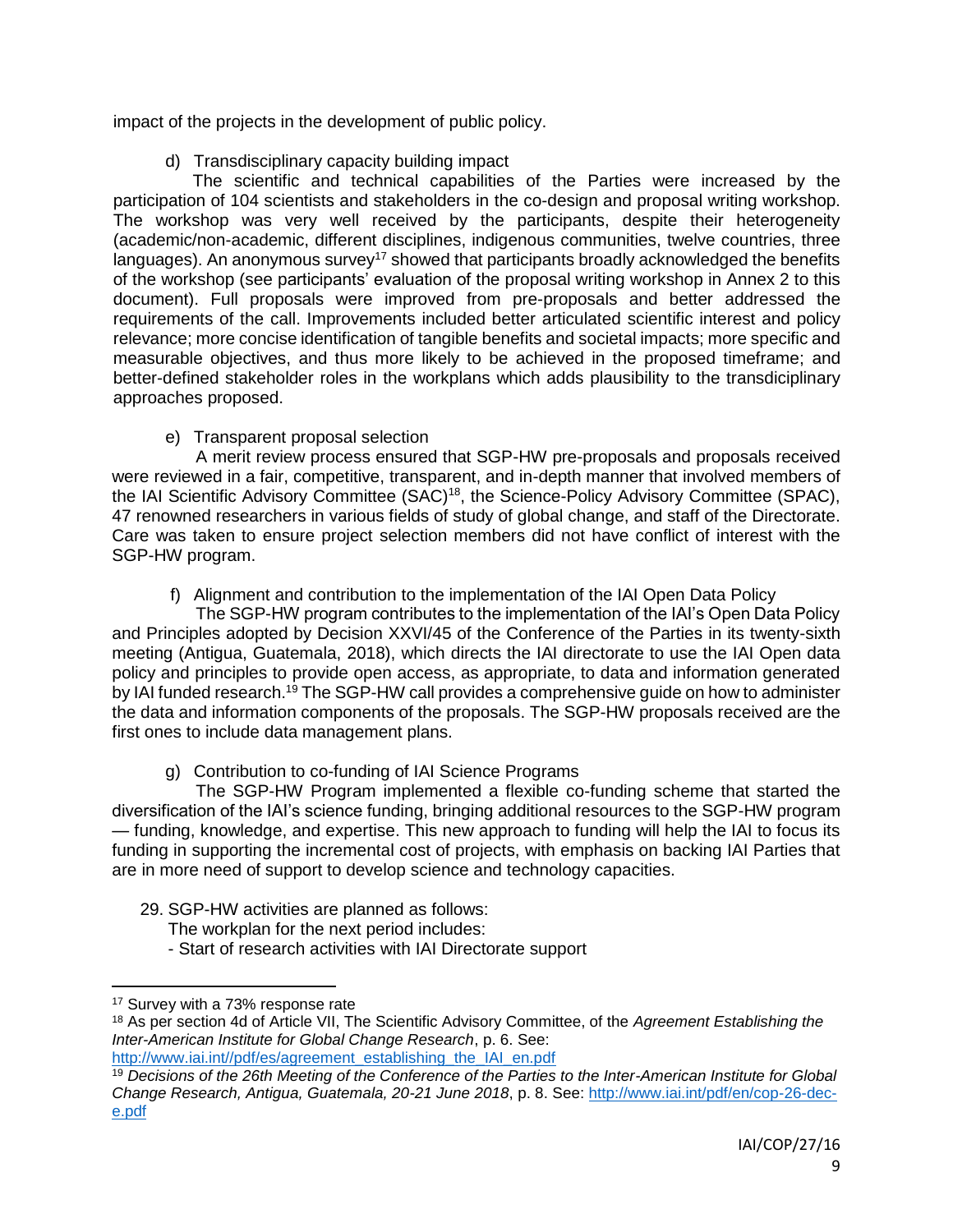- Plan and begin cross-cutting activities among teams

- Promotion of closer links between national teams and representatives of the IAI member countries.

#### Fourth iteration of the Collaborative Research Network (CRN4)

- 30. The Directorate, in consultation with the SAC and the SPAC, has started the process of formulating the fourth round of Collaborative Research Networks (CRN4). The new program will promote regional cooperation for transdisciplinary research on aspects of global change related to the sciences of the earth, ocean, atmosphere, and the environment and to social sciences, with particular attention to impacts on ecosystems and biodiversity, socio-economic impacts, and technologies and economic aspects associated with the mitigation of and adaptation to global change.
- 31. Moreover, CRN4 will be guided by the new IAI Strategic Plan and the revised Scientific Agenda which are under consideration by Parties at CoP-27.
- 32. CRN4 is being developed under the following premises:
	- a) Research must be Party driven and issues identified as being of national and regional priority. Int his regard, it is expected that the SAC and SPAC will have a stronger voice in assisting the Directorate in the drafting of the CRN4 proposal.
	- b) When requested and identified by Parties, the CRN4 will take note of multilateral environmental frameworks in the design and implementation of activities, particularly capacity building activities.
- 33. Co-funding. Co-funding will be necessary to ensure the full implementation of the CRN4 program. The IAI Directorate is exploring the alignment of CRN4 with the Belmont Forum Collaborative Research Action (CRA). The IAI Directorate is looking for other funding avenues as well.

## Recommendations

- 34. The Conference of the Parties is invited to instruct the IAI Directorate, the Science Advisory Committee (SAC), and the Science Policy Advisory Committee (SPAC) in the design and implementation of a fourth round of Collaborative Research Networks (CRN4) under the premises of: a) priorities identified by the Parties, b) an enhanced capacity building component, and c) co-funding.
- 35. The Conference of the Parties is invited to instruct the IAI Directorate to explore alignment with the Belmont Forum in order to establish a flexible mechanism that allows Parties and multiple donors to collaborate in the co-funding of global change scientific programs for the Americas, as well as to continue seeking for other funding sources.
- 36. The Conference of the Parties is invited to encourage Parties to harmonize their science and technology funding schemes to match IAI calls, in particular with the upcoming call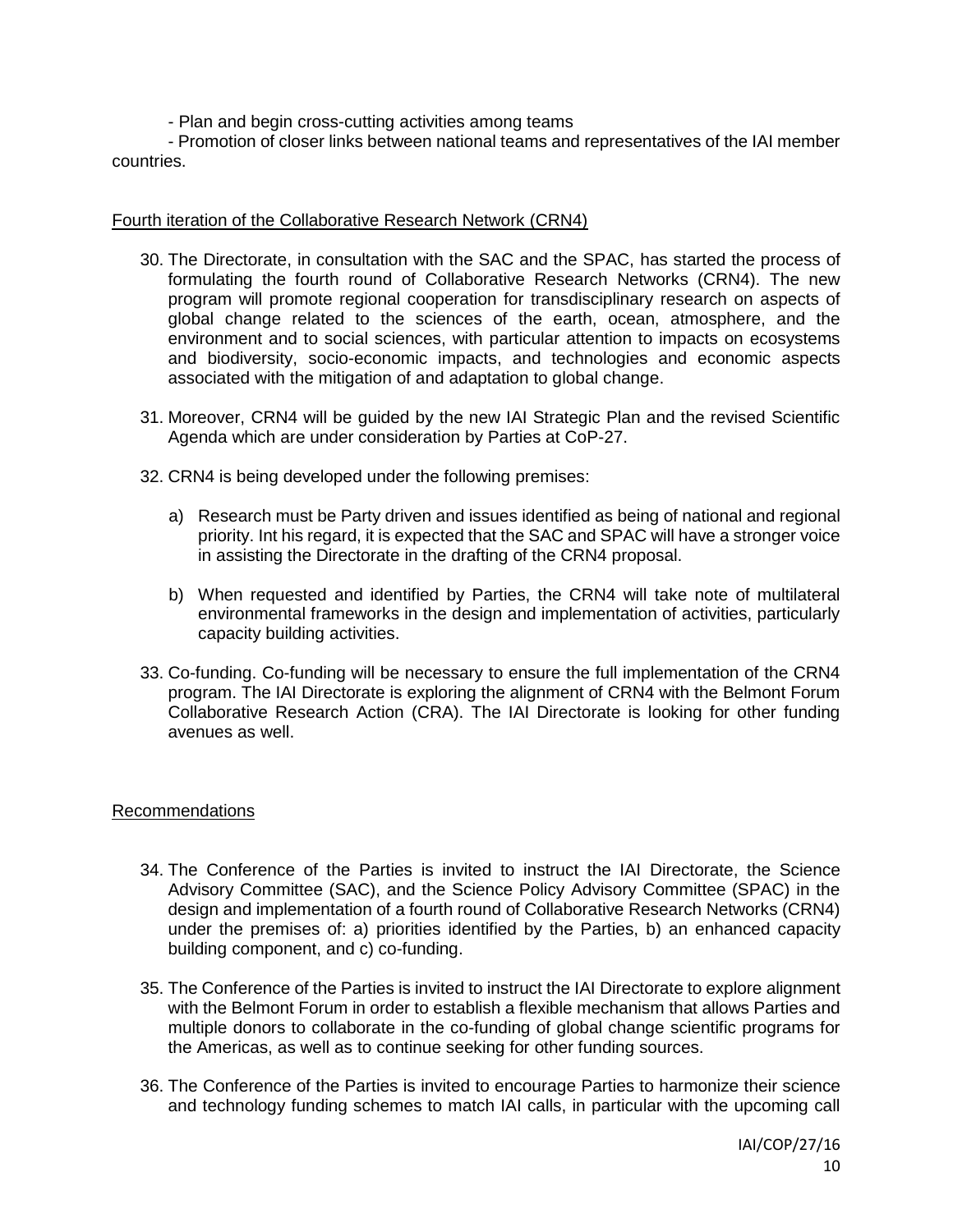for the fourth round of Collaborative Research Networks, CRN4.

37. The Conference of the Parties is invited to consider adopting the draft decisions contained in the Annex 3 to the present document.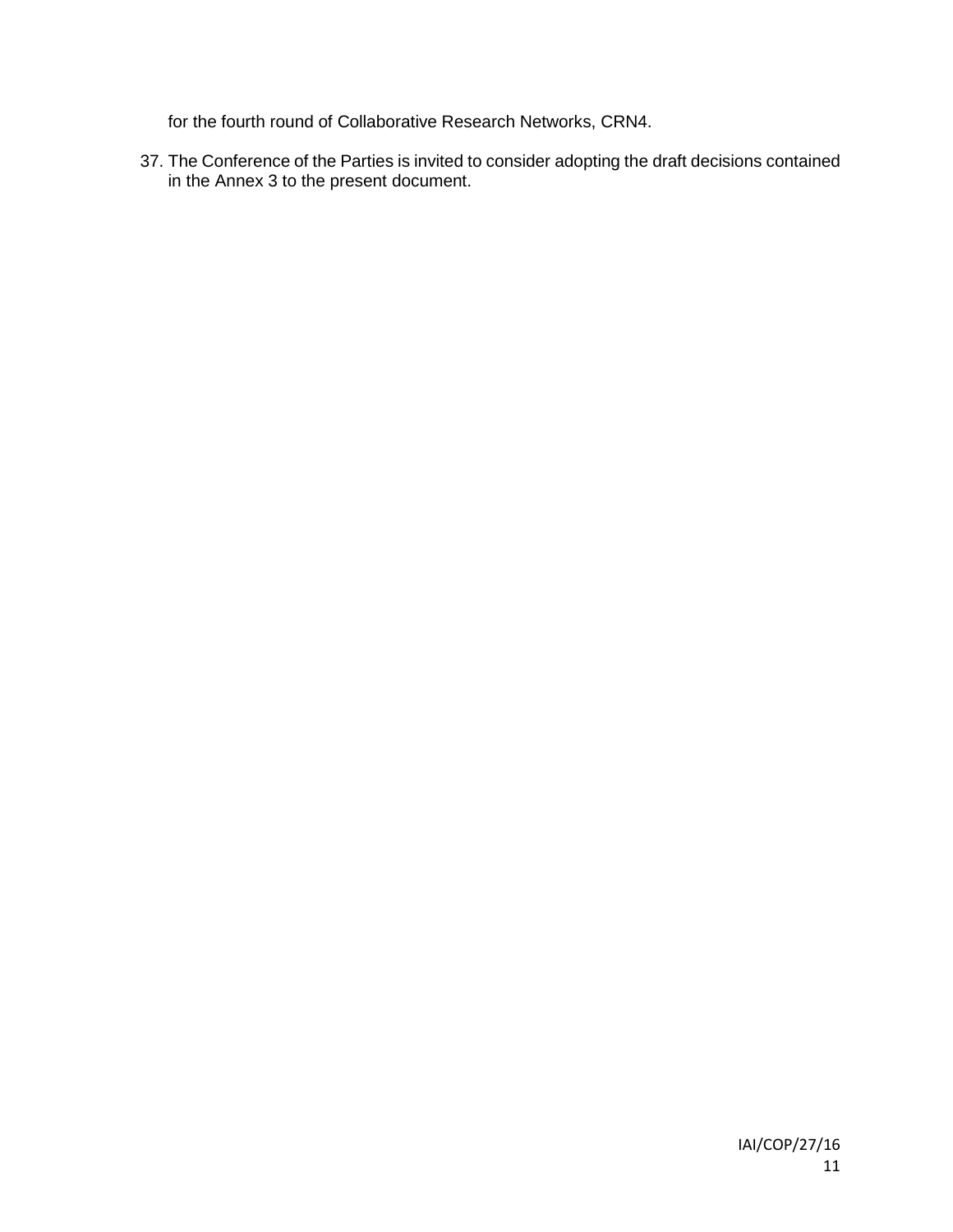Annex 1

 $\overline{a}$ 

# Results of SGP-HW Proposal Selection <sup>20</sup>

| (a) Proposals to be funded |                                         |                                       |                  |  |
|----------------------------|-----------------------------------------|---------------------------------------|------------------|--|
| #                          | TITLE                                   | PI/Co-PI                              | <b>COUNTRIES</b> |  |
| SGP-                       | Adapting to Forests under               | Liana OIGHENSTEIN ANDERSON,           | Brazil,          |  |
| <b>HW</b>                  | <b>Increased Risk of Extensive</b>      | Juan Fernando Reyes, Eddy             | Bolivia, Peru,   |  |
| 016                        | fires - AFIRE                           | Mendoza, Foster Brown, Luiz Eduardo   | <b>USA</b>       |  |
|                            |                                         | Aragao, Thiago Fonseca Morello        |                  |  |
|                            |                                         | Ramallho da Silva, Victor Marchezini, |                  |  |
|                            |                                         | Vera Reis, Carlos Edgard de Deus      |                  |  |
| SGP-                       | Incorporating Local and                 | Gabriela ALONSO YANEZ, Lily           | Canada,          |  |
| <b>HW</b>                  | <b>Traditional Knowledge</b>            | HOUSE-PETERS, Alexander Rincón,       | USA,             |  |
| 072                        | Systems: New Insights for               | Andrés Fernandez                      | Colombia,        |  |
|                            | Ecosystem Services and                  |                                       | Uruguay          |  |
|                            | <b>Transdisciplinary Collaborations</b> |                                       |                  |  |
| SGP-                       | Socio-ecological resilience in          | Sandra DÍAZ, Pedro H. S. Brancalion,  | Argentina,       |  |
| <b>HW</b>                  | the face of global environmental        | Daniel M. Cáceres, Olga L.            | Brazil,          |  |
| 090                        | change in heterogeneous                 | Hernández Manrique, Matías            | Canada,          |  |
|                            | landscapes - building a                 | Mastrangelo, Natalia Pérez            | Colombia         |  |
|                            | common platform for                     | Harguindeguy, Yann le Polain de       |                  |  |
|                            | understanding and action                | Waroux, Carolina Vera                 |                  |  |
| SGP-                       | Improving the governance of             | <b>Guilherme FERNANDES MARQUES.</b>   | Brazil,          |  |
| <b>HW</b>                  | the floodplain in over-built river      | Amaury Tilmant, Angelo Antonio        | Canada,          |  |
| 091                        | basins                                  | Agostinho, Marcelo Olivares, Márcio   | Chile            |  |
|                            |                                         | de Araújo Silva, Emilio Carlos Prandi |                  |  |

| (b) Proposals to be funded subject to the availability of resources |                                                                                                                                                                                                         |                                                                                                                                                                                                                                                  |                                                    |  |
|---------------------------------------------------------------------|---------------------------------------------------------------------------------------------------------------------------------------------------------------------------------------------------------|--------------------------------------------------------------------------------------------------------------------------------------------------------------------------------------------------------------------------------------------------|----------------------------------------------------|--|
| #                                                                   | TITLE                                                                                                                                                                                                   | PI/Co-PI                                                                                                                                                                                                                                         | <b>COUNTRIES</b>                                   |  |
| SGP-<br><b>HW</b><br>056<br>$(*)$                                   | Transformando la gobernanza<br>del agua en América del Sur:<br>de la reacción a la adaptación y<br>la anticipación                                                                                      | Micaela TRIMBLE, Lydia Garrido,<br>Pedro R. Jacobi, Esteban Jobbágy,<br><b>Miguel Pascual</b>                                                                                                                                                    | Uruguay,<br>Brazil,<br>Argentina                   |  |
| SGP-<br><b>HW</b><br>017<br>$(\dot{r})$                             | Small-scale Fisheries and<br><b>Marine Ecosystem Services:</b><br>Adaptation and Transformation<br>to Secure Human Wellbeing                                                                            | Jeremy PITTMAN, Omar Defeo,<br>Alberto Piola, Oscar Iribarne, Mauricio   Uruguay,<br>Castrejon, Ricardo Cardoso                                                                                                                                  | Canada,<br>Argentina,<br>Ecuador,<br><b>Brazil</b> |  |
| SGP-<br><b>HW</b><br>069                                            | Transdisciplinary observatories<br>to collaboratively assess<br>ecosystem services for human<br>well-being $-$ enabling<br>transformative adaptation of<br>Latinamerica's Drylands to<br>global change. | Natalia MARTÍNEZ TAGŰEÑA,<br>Elisabeth Huber-Sannwald, Martha<br>Ileana Espejel Carbajal, Víctor<br>Manuel Reyes Gómez, María Teresa<br>Alarcón Herrera, José Domingo<br>Carriquiry Beltrán, Simone Lucatello,<br>Victor Orlando Magaña, Rosalba | Mexico,<br>Chile, Peru                             |  |

 $^{20}$  The full breakdown of involved Parties, PIs, Co-PIs, Institutions, and budget requested is presented in Information Document IAI/CoP27/16/InfoDoc-1.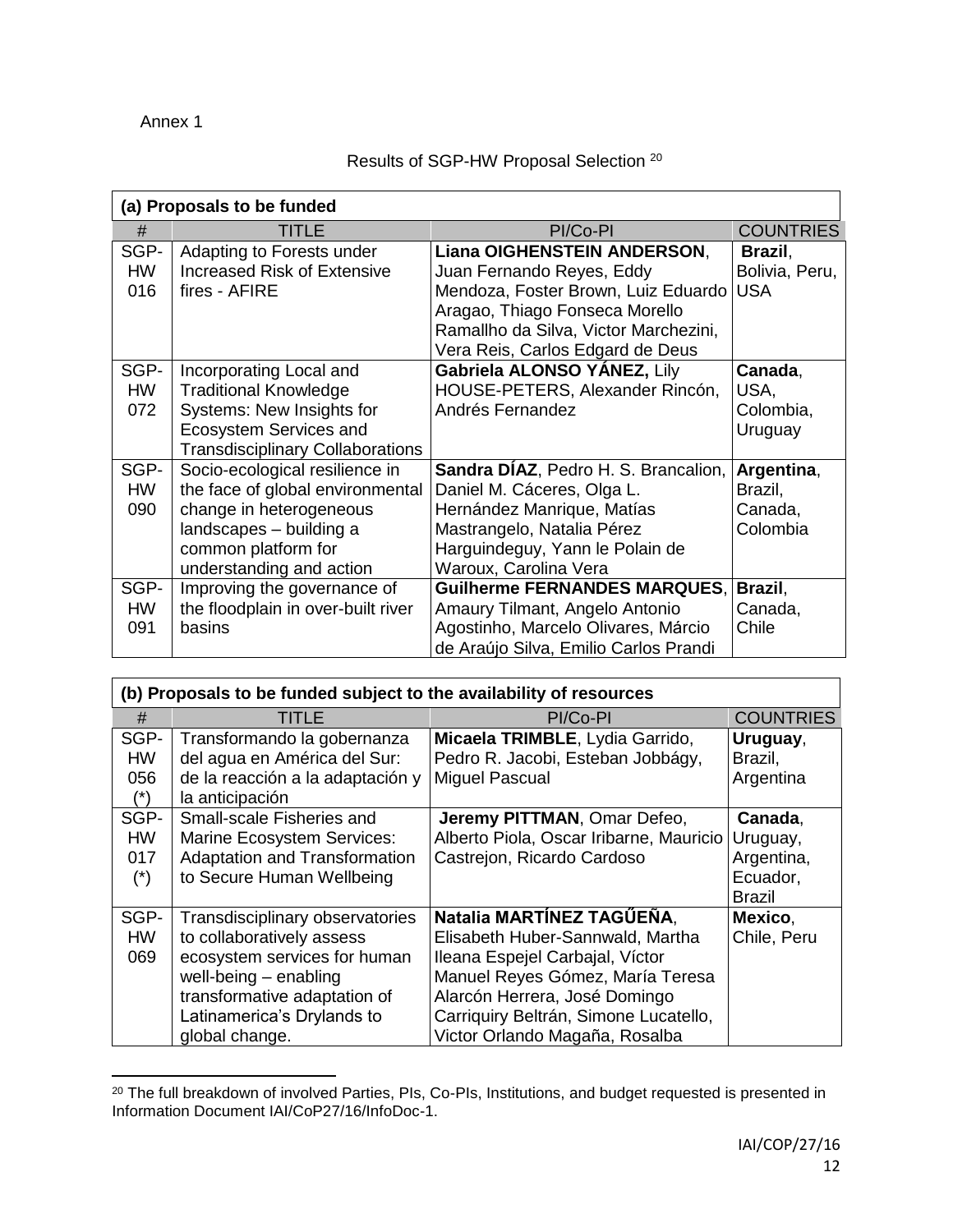| Thomas Muñoz, Jorge Valdes<br>Saavedra, Mailing Rivera, Marcelo<br>Oliva, Jorge Cardich, Dimitri<br>Gutierrez, Maria Rivera Chira,<br>Matthieu Carré, Juan Valqui, Diana<br>Ochoa, Alexander Pérez, Abdel |
|-----------------------------------------------------------------------------------------------------------------------------------------------------------------------------------------------------------|
| Siffedine                                                                                                                                                                                                 |

(\*) The IAI Directorate has identified funds that will allow the funding of proposals SGP-056 and SGP-017, in addition to the four proposals categorized as (a) above.

## **(c) Proposals recommended for alternate funding (The IAI Directorate will offer to work with Principal Investigators to secure alternate funding)**

| #                        | TITLE                                                                                                                            | PI/Co-PI                                                                                                                        | <b>COUNTRIES</b>                                  |  |
|--------------------------|----------------------------------------------------------------------------------------------------------------------------------|---------------------------------------------------------------------------------------------------------------------------------|---------------------------------------------------|--|
| SGP-<br><b>HW</b>        | Supporting resilient cities:<br>Participatory analysis and                                                                       | Adriana ZUNIGA-TERAN, Bram<br>Willems, Francisco Meza, Andrea                                                                   | USA, Peru,<br>Chile                               |  |
| 011                      | valuation of ecosystem<br>services provided by green<br>(ecological) infrastructure                                              | Gerlak, Sonia Reyes-Paecke, Joaquin<br>Murrieta, Mead Mier, Tulia Garcia<br>Leon                                                |                                                   |  |
| SGP-<br><b>HW</b><br>036 | Temperate grasslands<br>conservation in the Americas: A<br>transdisciplinary socio-<br>ecological analysis                       | Pablo MODERNEL, Jeremy Pittman,<br>Valentin Picasso, Jessica Duchicela                                                          | Uruguay,<br>Canada,<br>USA,<br>Ecuador            |  |
| SGP-<br><b>HW</b><br>043 | Linking wellbeing and<br>ecosystem service bundles for<br>adaptive governance of coastal<br>systems experiencing rapid<br>change | Donovan CAMPBELL, Derek<br>Armitage, Melissa Marschke, Jeremy<br>Pittman, Patrick McConney, Cristiana<br>Seixas, Shelly-Ann Cox | Jamaica.<br>Canada,<br>Barbados,<br><b>Brazil</b> |  |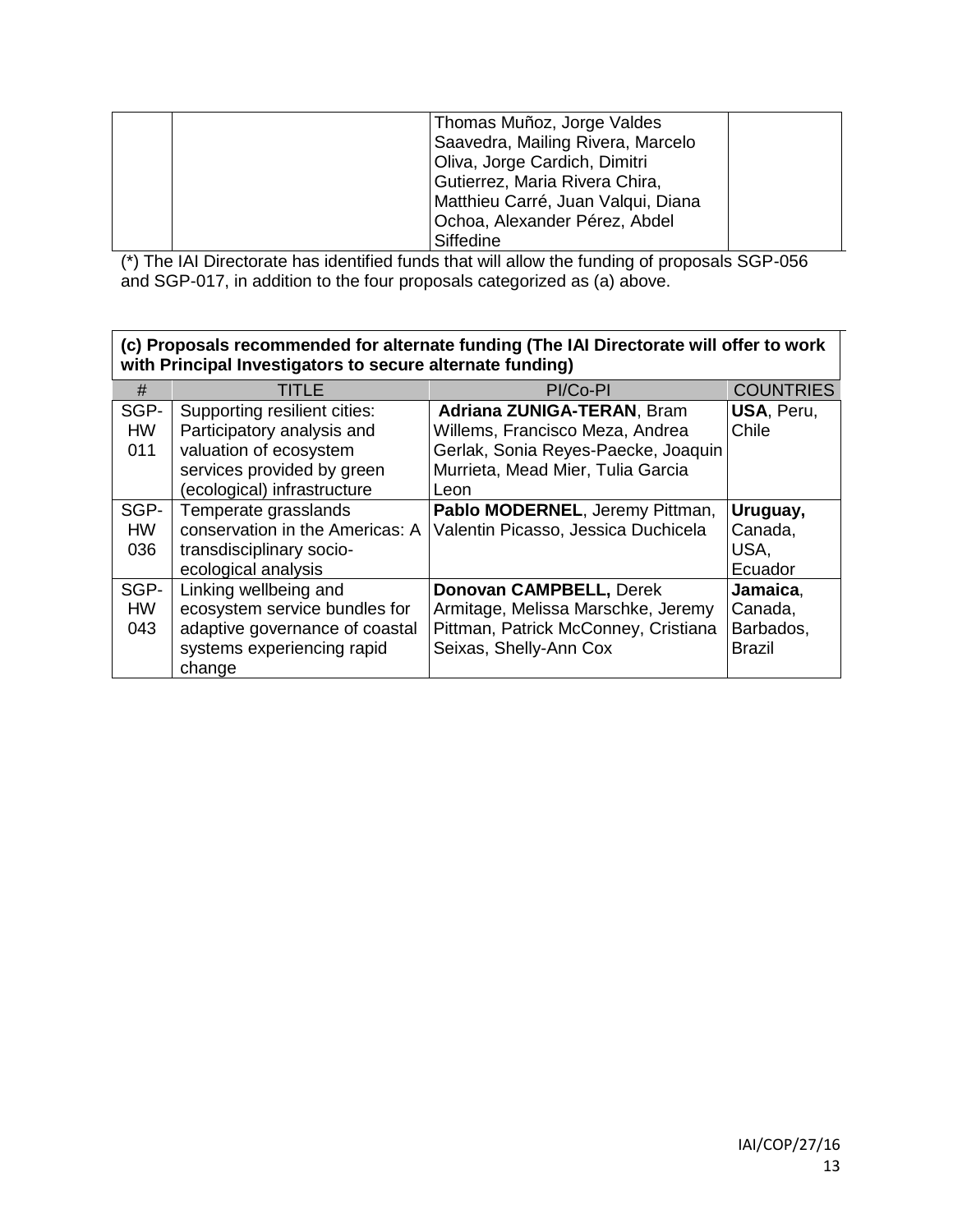Annex 2

# **Evaluation of the Proposal Writing Workshop**

The workshop was very well received by the participants, despite their great heterogeneity (academic/non-academic, different disciplines, indigenous communities, 12 countries, 3 languages):

- 1) Participants agreed<sup>21</sup> that it was necessary to develop a workshop; and that it proved useful in several ways:
	- a) For understanding the IAI's requirements:
		- 93% useful for learning more about what the IAI Directorate expects from the proposals
		- 83% "Reading a call does not provide the same knowledge of requirements as discussing each point of the call with the funding agency and colleagues";
	- b) For team building:
		- 84% "Useful for meeting again their colleagues and partners, strengthening links and working as a team"
		- 67% "Useful to meet or better connect with other members of their own networks (scientists and stakeholders) with whom they were not very familiar";
	- c) For enhancing transdisciplinarity:
		- 79% "Useful for incorporating contents and methodologies on TD that contributed to the reinforcement of proposals"
		- 60% felt that a clear and explicit call for proposals was not enough for reinforcing ID and TD;
	- d) For advancing their proposals:
		- 75% recognized a significant advance in the formulation of their proposals
		- 75% considered it useful for knowing other research groups and their approaches to science in global change
		- 68% reported that the workshop made them feel part of an innovative scientific community
- 2) Use of time and dedication

- Most appreciated (time best spent): Group work in break-out rooms with IAI Directorate support.
- Least appreciated: Duration was the most mentioned issue among the downsides of the workshop
- 77% acknowledged the necessity of a workshop, but said it should be shorter (many days, very long days, very long sessions, little rest between sessions, sessions much longer than usual virtual meetings, too much total time subtracted from daily activities), and yet….
- 3) Participants broadly acknowledged the benefits of the workshop:
	- 94% "The results of interdisciplinary science compensate for these greater dedicated efforts. It is worthwhile to strive to evolve towards greater interdisciplinarity"
	- 96% "The results of transdisciplinary science compensate for these greater dedicated efforts. It is worthwhile to strive to evolve towards greater transdisciplinarity"
- 4) There was a capacity building benefit beyond its usefulness for this call
	- 77% of participants found the workshop an enriching experience that will be useful for their future activities

<sup>&</sup>lt;sup>21</sup> All percentages below express the sum of "Agree" and "Strongly agree" answers.